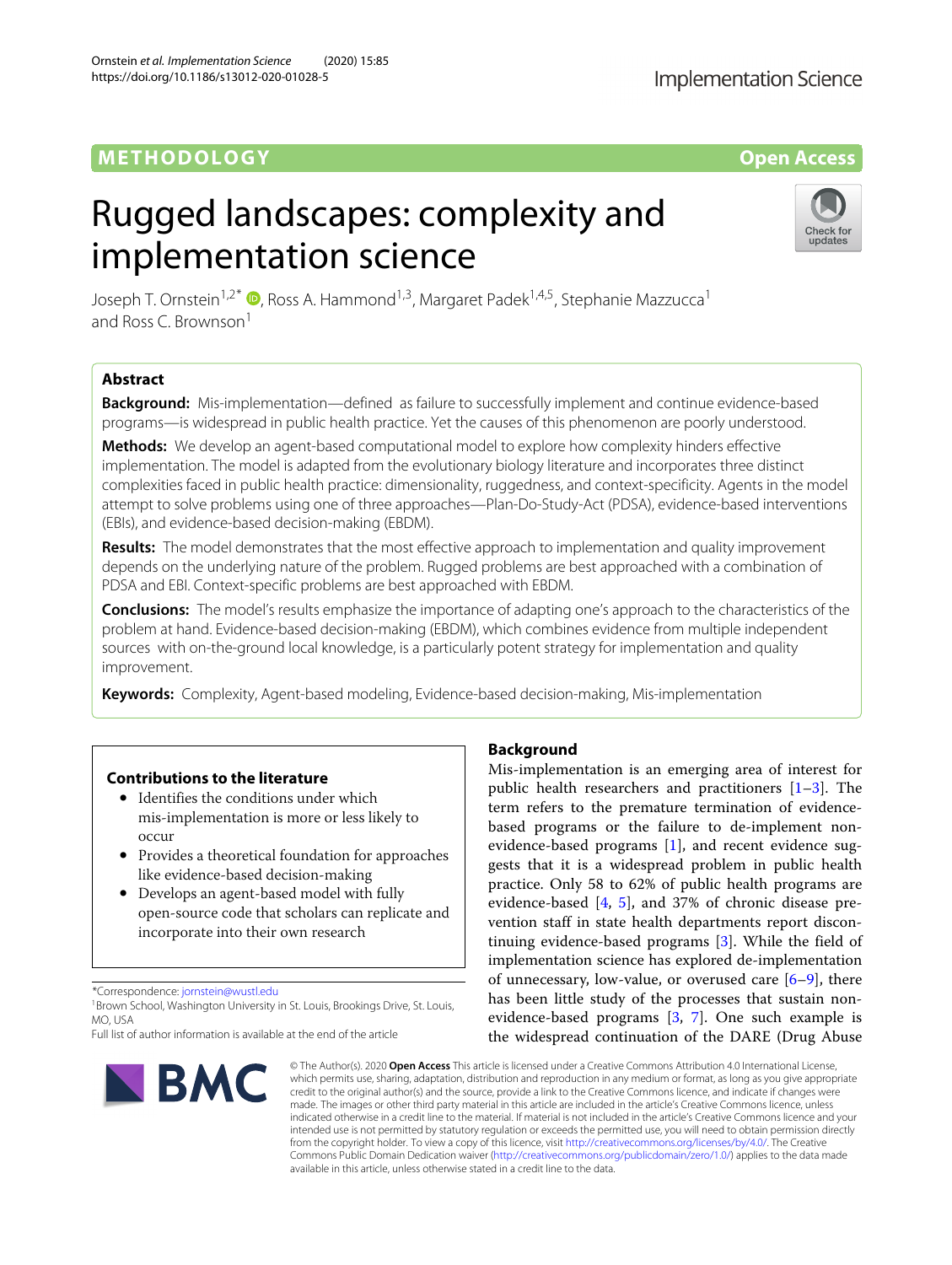Resistance Education) program, despite many evaluations demonstrating its limited effectiveness to lower drug and alcohol use by adolescents [\[10,](#page-7-7) [11\]](#page-7-8).

The causes of mis-implementation are not well understood, but one driver could be the sheer *complexity* of the problems that public health practitioners face. In this paper, we develop an agent-based computational model (ABM) to help understand how three types of complexity dimensionality, ruggedness, and context-specifity—are likely to hinder the implementation of effective programs and the termination of ineffective programs. As the model makes clear, each type of complexity is best approached by a different implementation procedure.

#### **The three types of complexity**

The first type of complexity that public health practitioners face is the need to make multiple, coordinated decisions. In the computational model, we refer to this as the *dimensionality* of a problem. Low dimensional problems require a small number of decisions (e.g., whether or not to administer a drug). These types of problems are well suited to randomized control trials (RCT), which can convincingly demonstrate the efficacy of treatment and determine the best program to implement. However, most public health programs are high dimensional, consisting of a large number of decisions and components. Many of the most pressing public health challenges involve multiple coordinated actions across multiple stakeholders, engaging with both conventional health drivers and social determinants of health [\[12–](#page-7-9)[14\]](#page-7-10). For such multifaceted problems, RCTs are often infeasible or unethical.

The second type of complexity is called *ruggedness* (for reasons the model makes clear). Rugged problems are characterized by interdependence: the effectiveness of any one decision cannot be determined in isolation, because it depends on what other decisions are made. Consider, for example, an intervention that aims to improve rural nutrition by providing egg-laying hens to low-income families. Such a program is unlikely to be effective unless a number of complementary decisions are made, like providing veterinary vaccinations for Newcastle disease, training recipients on how to provide shelter for their hens from predators, and adequate farming assistance to produce grain crops for the hens to eat [\[15,](#page-7-11) [16\]](#page-7-12). The interactive effect of these many decisions may explain why research has failed to find a significant effect of egg interventions in the past.

The final type of complexity is *context-specificity*, the tendency for a program's effectiveness to vary based on context [\[17\]](#page-7-13). Programs that are successful in some region or population may perform poorly when adopted elsewhere. For example, a recent study of retailoriented tobacco control policies found the best policy combinations to be heavily dependent on the economic and spatial context [\[18,](#page-7-14) [19\]](#page-7-15). Similarly, whole-ofcommunity obesity prevention interventions are well supported by evidence and can be highly effective [\[13,](#page-7-16) [20,](#page-7-17) [21\]](#page-7-18) but successful implementation of these complex interventions often depends on careful tailoring to context [\[22](#page-7-19)[–24\]](#page-7-20)—what works in one community may not transfer to a quite different setting without local adaptation.

In the sections that follow, we develop an agent-based computational model (ABM), which represents mathematically the types of complex problems described above. As the model will demonstrate, each type of complexity is best approached by a particular set of strategies. We conclude the paper with a discussion of how public health agencies, funders, and researchers can best implement effective programs when faced with these sorts of complex problems.

# **Methods**

The model we develop here is a variant of the NK model—a classic in the field of evolutionary biology [\[25,](#page-7-21) [26\]](#page-7-22)—which conceptualizes complex problem-solving as a search for high-value peaks on a *rugged fitness landscape*. This approach has provided insights in a wide range of fields, although its application to organizational decision-making in public health is novel. In theoretical biology, the rugged landscape model has been used to help understand the evolution of complex organisms [\[27\]](#page-7-23) and the immune response  $[26]$ . In management science, it has been used to help theorize about how organizations adapt to solve complex problems [\[28\]](#page-7-24) and to explain why it is often difficult for new firms to imitate successful incumbents [\[29\]](#page-7-25). In political science, the model has been adapted to explain why different political institutions perform better than others [\[30\]](#page-7-26) and why diverse teams outperform homogeneous teams when solving complex problems [\[31\]](#page-8-0).

The modeling framework abstracts key aspects of public health implementation decision-making, representing them mathematically so that the dynamics driving change over time can be explored. A program is defined as a sequence of decisions, represented by the vector *D*. For simplicity, each decision has only two options—yes (1) or no (0). For example, if there are five decisions in a sequence, a program could be represented by the bitstring  $[0, 1, 1, 0, 1]$ . Some programs are more effective than others, which is represented in the model by a *value function f* (*D*). The central challenge facing implementation is that this function is unknown; we wish to find the best program, but do not know in advance which set of decisions yields the highest value. The function  $f(\cdot)$  is also called the *landscape*, and it is defined by three parameters, each of which corresponds to one of the three complexities described above.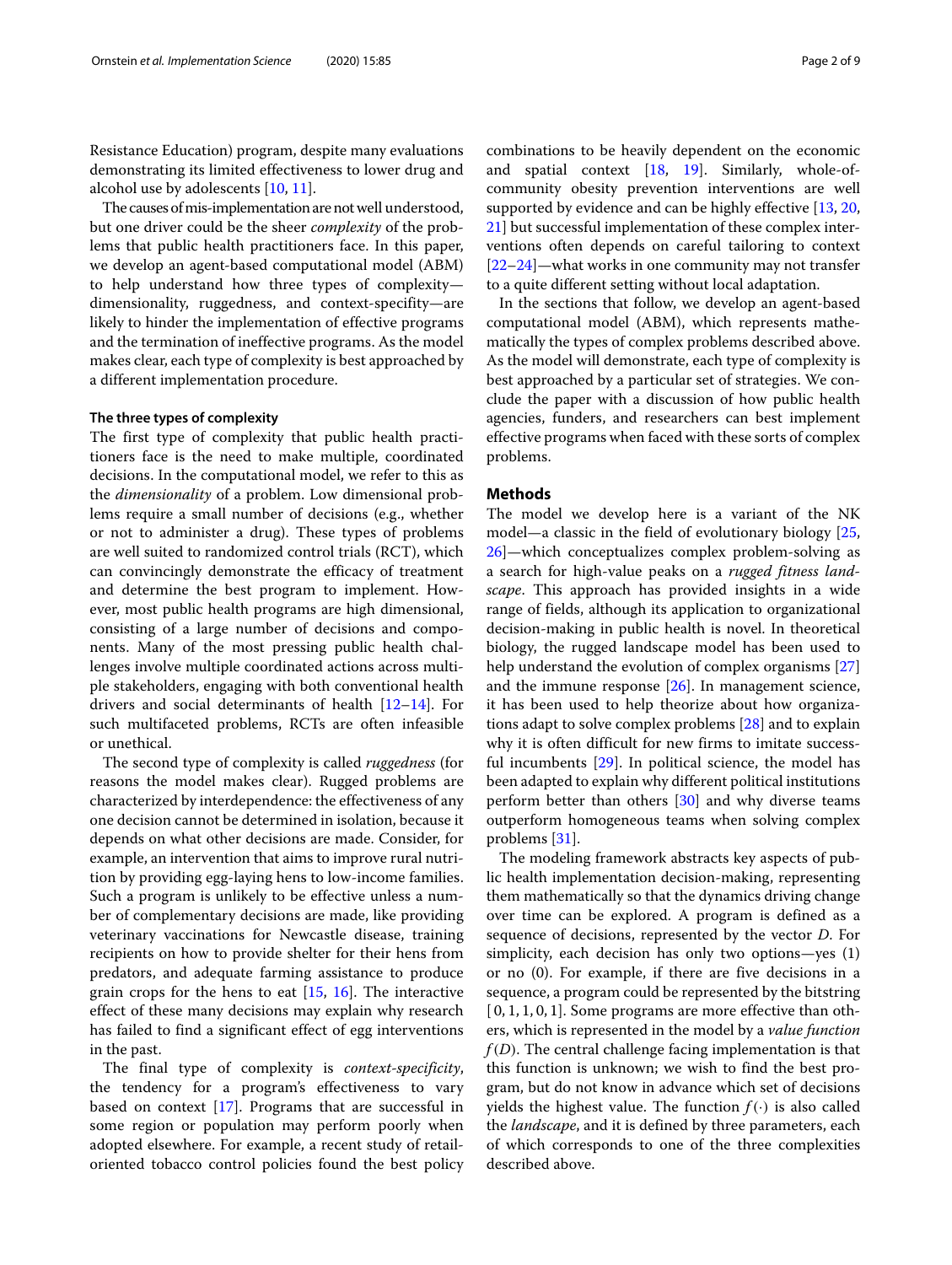#### **Landscapes**

# *Dimensionality (N)*

This parameter refers to the number of decisions that must be made when implementing a program. In vector notation, the program *D* is an ordered list of *N* component decisions, as follows:

 $D = [D_1, \ldots, D_N]$ 

Low dimensional problems are straightforward to solve through brute force. Each combination can be tried (perhaps using a factorial RCT), and the best program determined. Higher-dimensional programs, however, present a combinatorial challenge. If there are *N* decision to make, each with 2 options, then the total number of possible programs is equal to  $2^N$ , an exponential function. Table [1](#page-2-0) illustrates the rapid growth of this function. When  $N =$ 40, there are over a trillion possible programs, more than ten times the number of stars in the galaxy. In the face of this (literally) astronomical problem, there is simply no way to conduct an exhaustive evaluation of each possible program. Instead, any implementation procedure must accept some uncertainty and rely on heuristics to draw inferences from a limited set of program evaluations<sup>1</sup>.

#### *Ruggedness (K)*

This parameter is termed *ruggedness*, because it controls the smoothness or ruggedness of the fitness function. Whereas *N* describes the number of decisions that make up a program, *K* describes how those decisions interact to create value. When  $K = 0$ , the value function  $f(\cdot)$ is purely additive. The value of each decision does not depend on any other decisions; we simply add up the value of each decision to compute the total value of the program. Rugged problems  $(K > 0)$ , on the other hand, have multiplicative value functions. The value of each decision depends on the choice made at *K* other decision points. Decisions cannot be made independently, as the value of one choice depends on several other choices made. Figure [1](#page-3-0) illustrates this transformation; as the value of *K* increases, the value function becomes more rugged, with

**Table 1** The exponential growth of programs

<span id="page-2-0"></span>

| <b>Decisions</b> | <b>Programs</b>   |
|------------------|-------------------|
|                  | $\mathcal{P}$     |
| $\mathfrak{D}$   | 4                 |
| 5                | 32                |
| 10               | 1024              |
| 20               | 1,048,576         |
| 30               | 1,073,741,824     |
| 40               | 1,099,511,627,776 |

<span id="page-2-1"></span> $^1$ Computer scientists refer to such problems as "NP-Complete." There is no known method that guarantees finding the best solution in polynomial time. multiple peaks and valleys dotting the landscape. This ruggedness increases the difficulty of the search problem. When *K* is small, the value function is smooth, and it is relatively straightforward to find the global optimum through incremental adjustment. But for large values of *K*, adjacent locations may have very different fitness values, and there is no guarantee that incremental adjustments to programs will eventually yield the highest-value program. Instead, one is more likely to become "stuck" on a local peak.

#### *Context-specificity (S)*

To reflect the fact that the effectiveness of programs may vary based on context, we introduce a third parameter called *S*. This parameter allows the value function to vary by context, so that each agent is attempting to solve a unique but correlated problem. Formally, the value of a program is equal to the weighted average of two functions, as follows:

$$
f(D) = Sf_L(D) + (1 - S)f_G(D)
$$

The function  $f_G$  is a global value function, shared in common across contexts, while  $f_L$  is a local value function, unique to each context. The parameter *S* is bounded between 0 and 1, so that  $f(\cdot)$  is a convex combination of the two functions. When  $S = 0$ , problems are *universal*; solutions discovered by one agent will work equally well for all agents. As *S* increases, so does the weight on the idiosyncratic  $f_L$  function. When  $S = 1$ , problems are perfectly context-specific; each agent has an uncorrelated value function to solve. In this regime, there is little that can be learned across contexts; programs that perform well for one agent are no more likely than chance to perform well for another.

#### **Agents**

The agents in our model represent public health practitioners (perhaps state public health agencies) attempting to implement a program that maximizes the value of the landscape function  $f(\cdot)$ . The agent-based model allows us to explore how several implementation procedures perform as we vary the key parameters of the landscape function, *N*, *K*, and *S*. The model unfolds over a series of *time steps*, and during each step, agents employ one of following three procedures to search the landscape for effective programs. These procedures are iterative (i.e., they are repeated multiple times over the course of the simulation), and the following sections describe the actions that agents take during a single time step.

## *Plan-Do-Study-Act*

The simplest search procedure is a "hill climbing" or "random mutation" algorithm, analogous to a Plan-Do-Study-Act (PDSA) loop from the quality improvement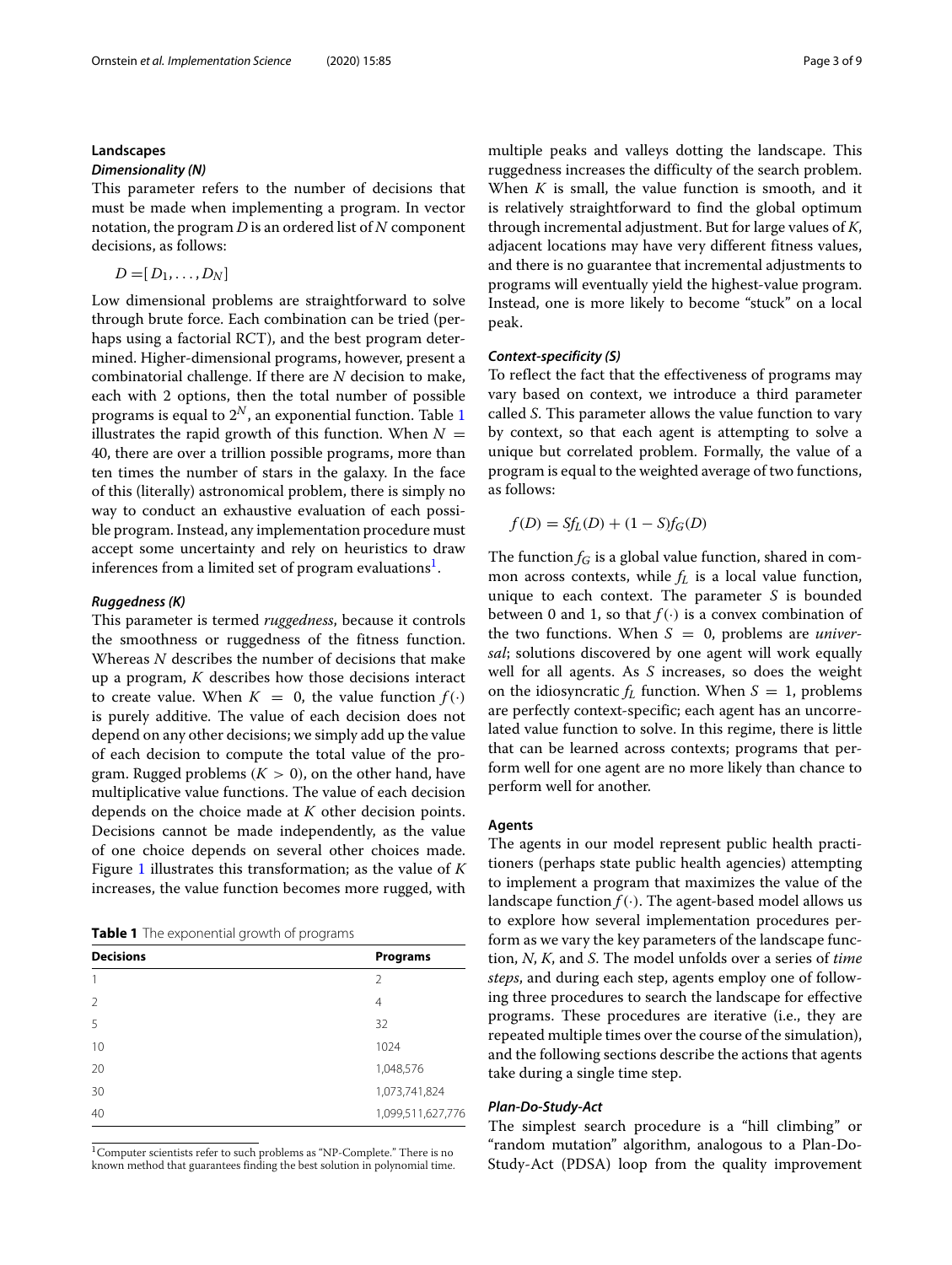

<span id="page-3-0"></span>literature [\[32,](#page-8-1) [33\]](#page-8-2). The PDSA loop—originally developed in the context of quality control in manufacturing—is an iterative process that emphasizes repeated testing and modification of one's plans in response to evidence. In the agent-based model, agents employing this procedure do so as follows. First, create a new program D' by changing the value of one decision point in *D*. Next, they evaluate this incrementally altered program. If  $f(D') >$  $f(D)$ , they continue to implement  $D'$ . Otherwise, they revert to the original program *D*. This incremental quality improvement procedure can be repeated as many times as necessary.

#### *Evidence-based interventions*

When agents in the model employ evidence-based interventions (EBIs), they adopt programs that have proven effective for other agents. If PDSA is analogous to random mutation, then EBI is analogous to evolutionary selection, in which the "fittest" programs are replicated by other agents. In the model, EBI is represented by an agent discontinuing their current program, and instead implementing the highest-value program discovered by another agent in the simulation. Note that in the results presented below, agents employ a mixture of both PDSA and EBI so that they do not all converge on the same program instantaneously.

#### *Evidence-based decision-making*

We can think of evidence-based interventions as a sort of asexual selection strategy. Successful designs create identical copies of themselves whenever agents imitate the "fittest" strategies found by other agents. To push the evolutionary biology analogy one step further, we could instead imagine an alternative search procedure akin to sexual selection. Agents using this procedure, which we will call evidence-based decision-making (EBDM), construct programs by imitating multiple "parents." Rather than wholly adopting a single, high-value program from another context, agents using EBDM recombine the constituent decisions from several high-value programs, adopting piecewise the decisions that are common across them. For example, suppose that the following two programs— $D_A$  and  $D_B$ —were evaluated and discovered to have a high value.

$$
D_A = [0, 1, 1, 0, 1, 0]
$$
  

$$
D_B = [0, 0, 1, 0, 0, 1]
$$

An agent combining these programs with EBDM would adopt all of the decisions that the two programs share in common (in this case, decisions 1, 3, and 4). For the decisions where the two programs disagree, the agent would not alter its current program. Such a process may, for example, yield the following program  $D^{\prime}$ :

$$
D' = [0, 1, 1, 0, 1, 1]
$$

## **Model dynamics**

Agents begin the simulation with a random program. Each time period, agents search for effective programs using one of the three implementation strategies. To reflect the time and resource constraints under which real-world public health agencies operate, we only allow agents to search the landscape for 100 time periods. We then rerun the simulation 50 times at each parameter combination to account for stochasticity, computing summary statistics across runs. See the [Technical Appendix](#page-6-0) for more information on the computational implementation of the model, pseudocode, and replication materials.

# **Results**

For ease of presentation, we report the model's results in two parts, first focusing on universal problems (i.e., landscapes with  $S = 0$ ) then context-specific problems (i.e., landscapes with  $S > 0$ ).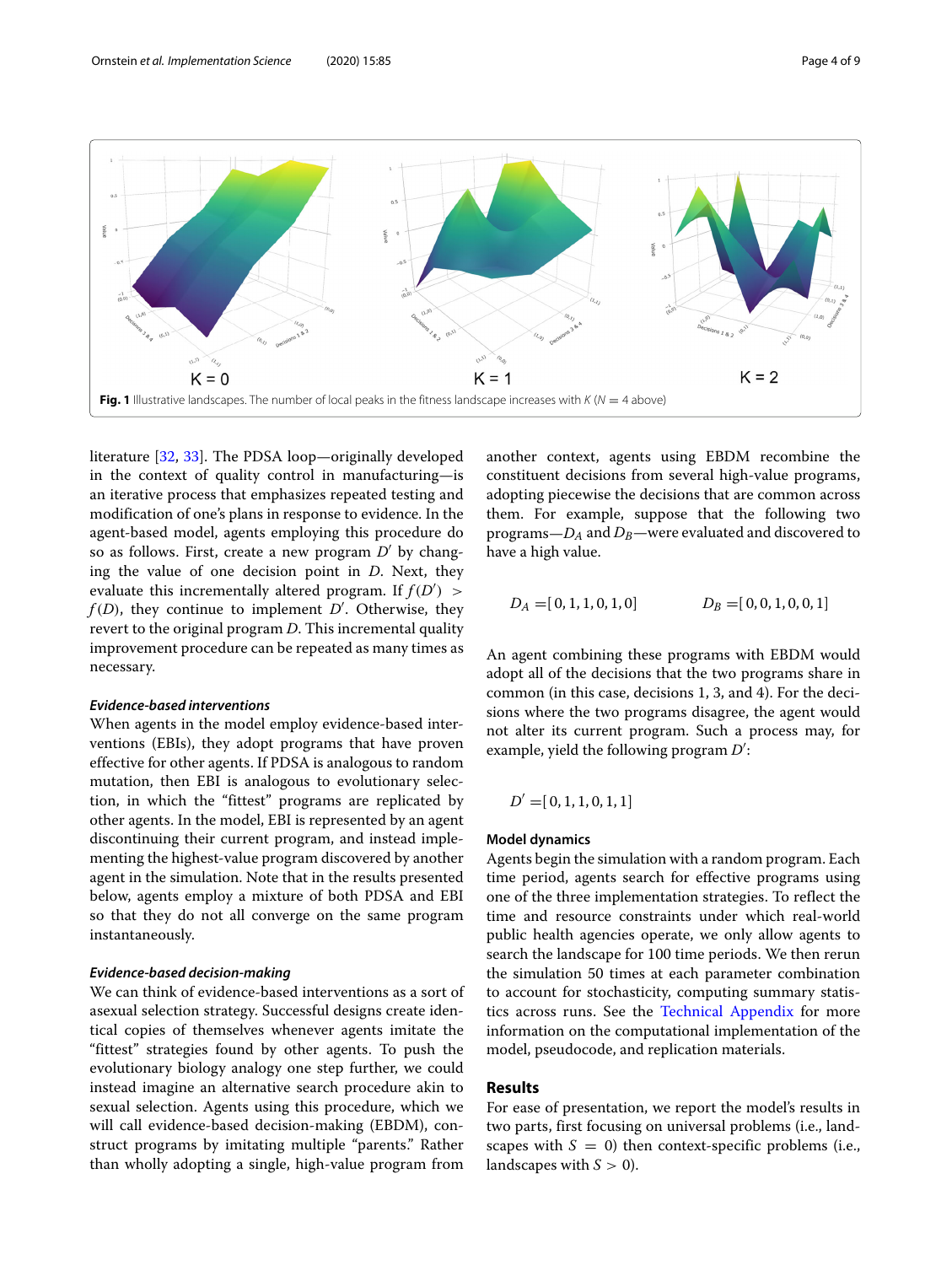#### **Universal problems**

To begin, consider only landscapes with  $S = 0$  (no context-specificity). These are *universal*, where the effectiveness of an intervention does not depend on context (e.g., clean indoor air policies to reduce secondhand smoke exposure  $[34]$ ). Figure [2](#page-4-0) plots the mean value of interventions implemented by agents at the end of each simulation, varying *K* and the mixture of implementation strategies employed. As the solid line illustrates, when  $K = 0$  (smooth landscape), PDSA alone can reliably find the highest-value intervention, regardless of dimensionality (*N*) or context-specificity (*S*). To see why, recall that when  $K = 0$ , the value function  $f(\cdot)$  is strictly additive; the value of each decision does not depend on the choices made elsewhere. This means that each decision can be evaluated independently. If changing one decision yields a higher value, then that is the optimal choice. In this manner, the highest-value program can be discovered in no more than *N* steps.

For higher values of *K* (rugged landscapes), PDSA alone is a less useful strategy. Intuitively, this is because a pure hill climbing procedure in rugged terrain is likely to yield a *local* peak (the highest-value program in a neighborhood) rather than a *global* peak (the highest-value program overall). To illustrate, consider Fig. [1.](#page-3-0) In the leftmost panel  $(K = 0)$ , there is a single peak, which can be reach by hill climbing in no more than 4 steps. In the rightmost panel  $(K = 2)$ , there are six local peaks. Depending on where one begins, PDSA is most likely to yield one of these local peaks rather than the global best program. When agents in our computational model pursue PDSA alone, every agent finds the best possible program when  $K = 0$ . As *K* increases, the percentage of agents that implement the best possible program declines, and in the limit  $(K =$  $N - 1$ ), nearly every agent fails to implement the global peak.

On such rugged landscapes, agents that adopt EBI perform significantly better than those that ignore evidence from other contexts. However, a surprising result from the model is that too much EBI can undermine effectiveness as well. Indeed, mean value peaks when agents employ a *mixture* of EBI and PDSA. This finding is analogous to what we observe in evolutionary biology, where a combination of mutation and selection outperforms either procedure alone. Intuitively, EBI acts as a sort of parallel processing approach to problem-solving. Rather than a single agent searching the space for a good solution, multiple agents search simultaneously, and over time, they adopt the most successful programs found by the group. But too much EBI can be counterproductive, particularly on rugged landscapes (high *K*). When agents adopt EBI without performing their own quality improvement, they are more likely to converge on a local peak than the global optimum. This result highlights the importance of not

<span id="page-4-0"></span>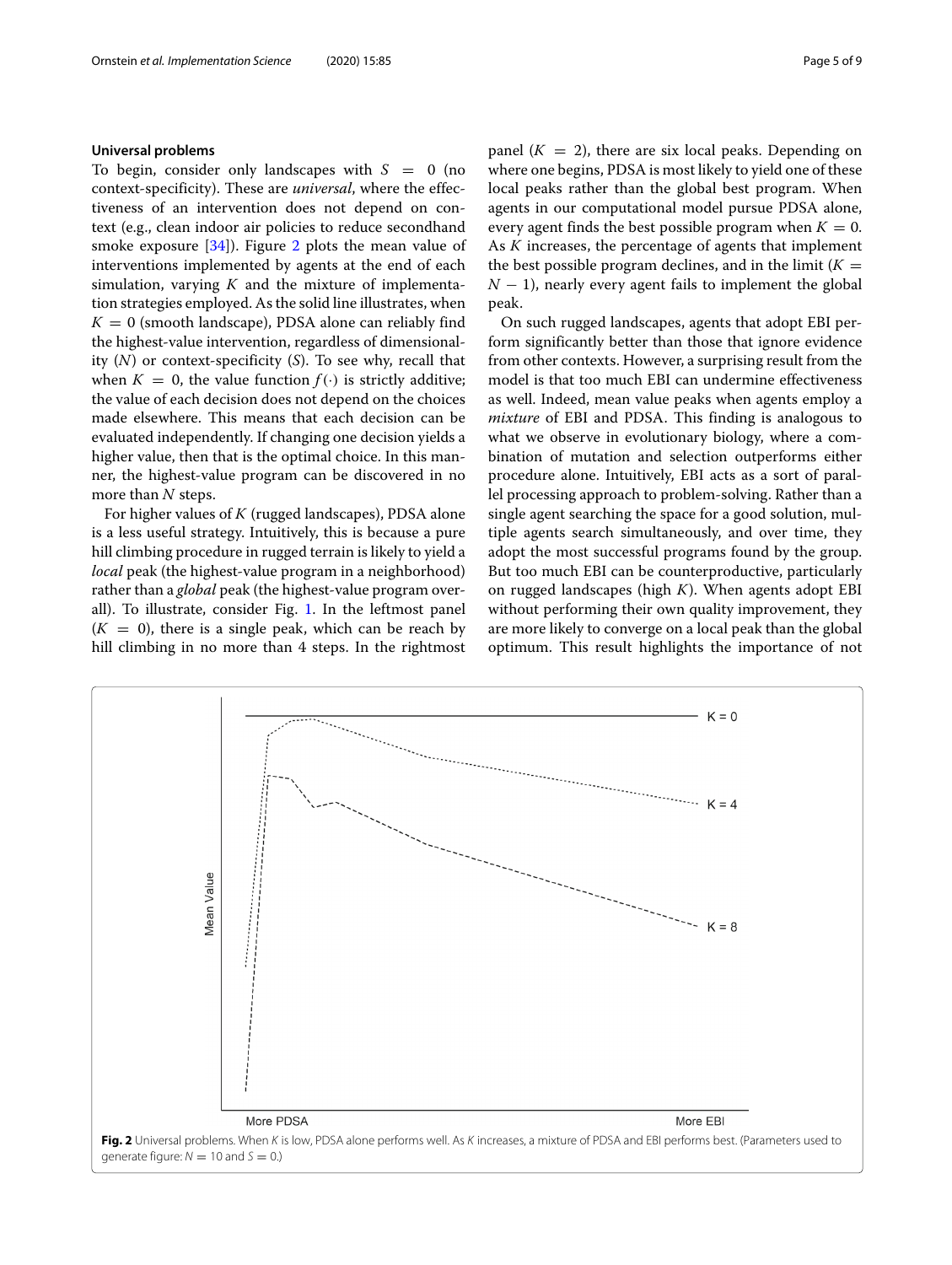sacrificing local knowledge entirely in favor of outside solutions.

## **Context-specific problems**

Next, consider landscapes with *S* > 0. For these sorts of *context-specific* problems, a single program that works well for one agent is unlikely to produce similar results in another context (e.g., a folic acid mass market campaign that may have different effectiveness depending on SES [\[34\]](#page-8-3)). But because the landscapes are correlated, individual *decisions* that yield high value across multiple contexts are likely to be good choices. As a result, evidence-based decision-making (EBDM) tends to outperform pure EBI. Figure [3](#page-5-0) illustrates this result, varying the value of *S* and the mixture of implementation procedures employed (PDSA on the left versus EBDM/EBI on the right). In simulations where *S* is large, EBDM yields consistently higher value programs than EBI alone, regardless of the value of *N* or *K*.

The advantage of the EBDM approach is twofold. First, it preserves the diversity of programs being pursued within a population. When pursuing pure EBI—adopting the single highest performing program—agents quickly converge a single set of decisions. Such homogeneity is problematic when solving complex problems, as a large number of agents implementing identical programs may fail to sufficiently explore the space and discover good solutions. This is especially true when *S* is large and there does not exist an optimal one-size-fits-all program. But evidence-based decision-making does not suffer from this defect; just as in evolutionary biology, "children" are a mix of their parents' genes rather than identical copies. This preserves the diversity of programs, improving the ability of the system as a whole to find better solutions.

Second, the EBDM approach leverages more information than EBI alone. As discussed above, we can conceptualize EBI is as a form of parallel computation, with multiple agents solving a problem simultaneously and communicating their results. In this regard, EBDM is an improved form of parallel processing, where agents learn from more than one other agent at a time. Over the course of the search, multiple agents may discover high-value programs that have somewhat different component decisions. Taking what works from these programs can yield higher value than replicating any single program alone. (Note, however, that when  $S = 0$ , EBDM performs strictly worse than EBI in our simulations. When one is certain that a problem is truly universal and that good programs will transfer across context, then there is no longer an advantage to EBDM.)

<span id="page-5-0"></span>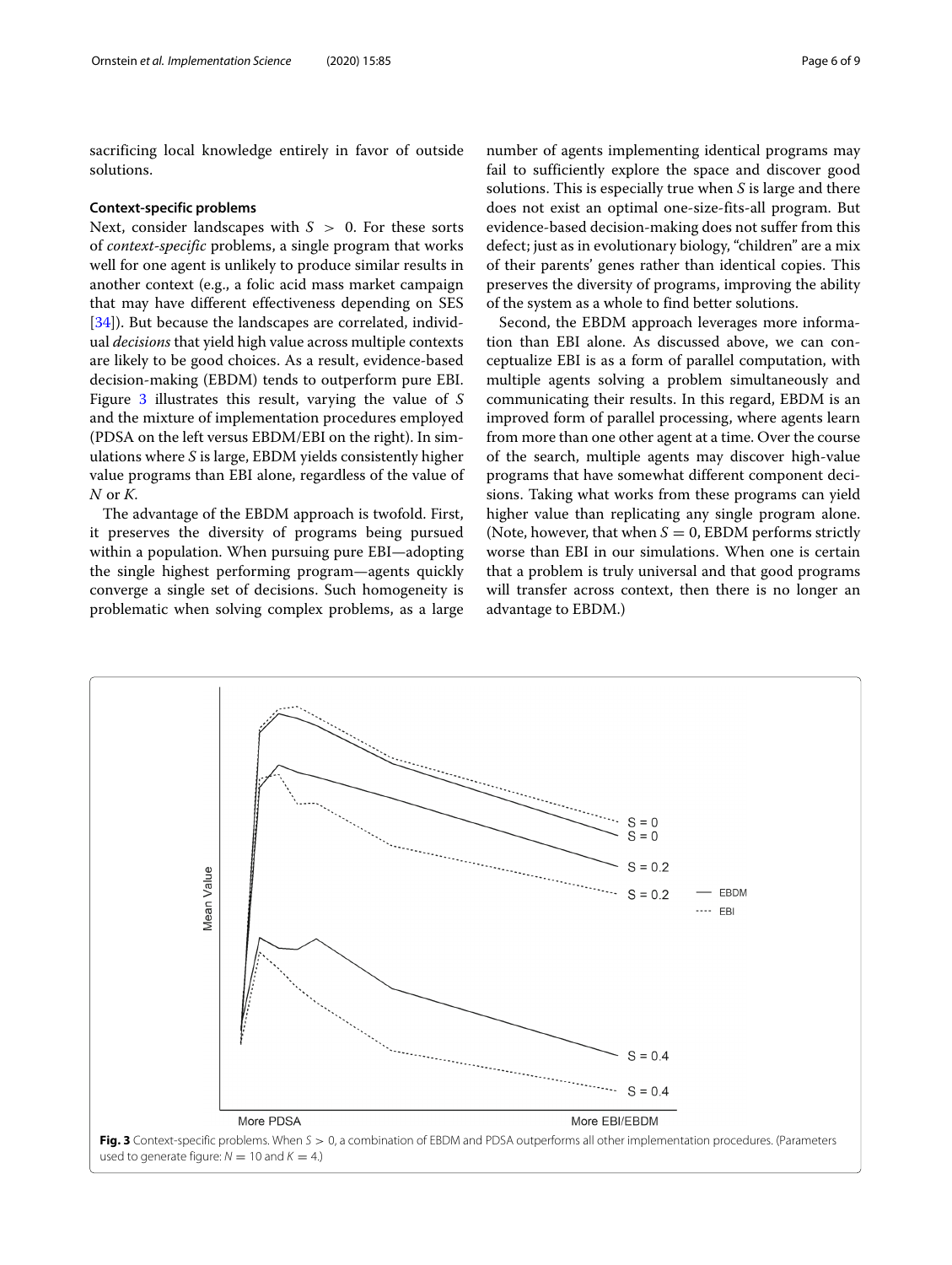#### **Discussion**

The model and results presented here have four significant implications for our understanding of how and why mis-implementation occurs in public health practice.

First, the model demonstrates the importance of evaluating the results of interventions and carefully documenting the decisions made. Without such evaluation and detailed communication, there is no way to leverage the parallel computation engine that performs best at quickly finding good solutions. For all but the simplest problems, PDSA alone is unlikely to yield effective programs. Communicating evidence across agencies is essential for tackling complex problems, and the development of reporting guidelines and checklists [\[35\]](#page-8-4) is a promising step in the right direction.

Second, the results caution against an approach to EBI that is overly proscriptive. If evidence-based interventions are adopted too rapidly and uncritically in the face of complex problems and varied contexts, results are likely to be poorer. Instead, the best results obtain when agents are able to combine local knowledge with evidencebased decisions from other contexts. One example of this approach to public health practice in the USA is the Centers for Disease Control and Prevention's Preventive Health and Health Services Block Grant Program, which provides funding to state, tribal, and territorial agencies in a flexible manner. Through this funding, agencies are provided funding to address public health needs unique to their populations with community-driven methods and evidence-based interventions. There are general guidelines in terms of the domains of programming (e.g., preventive screenings and services, environmental health), but the agencies have autonomy over how exactly to spend the Block Grant funding and what specific EBIs to implement.

Third, the model lends additional support to EBDM. In a related setting (mental health), Massatti and colleagues made several key points regarding mis-implementation: (1) the right mix of contextual factors (e.g., organizational support) is needed for continuation of effective programs in real-world settings, (2) there is a significant cost burden of the programs to the agency, and (3) understanding the nuances of early adopters promotes efficient dissemination of effective interventions [\[36\]](#page-8-5). Management support for EBDM in public health agencies is associated with improved public health performance [\[37,](#page-8-6) [38\]](#page-8-7). In a crosscountry comparison of mis-implementation, leadership support and political contexts were all common factors in whether programs continued or ended [\[2\]](#page-7-27). Preliminary data indicate that organizational supports for EBDM may be protective against mis-implementation (e.g., leadership support for EBDM, having a work unit with the necessary EBDM skills) and, more specifically, a leader's ability to persevere in implementation of EBIs, ability and willingness to manage change, and use of quality improvement processes [\[1,](#page-7-0) [3\]](#page-7-1).

Finally, the model suggests that the context in which implementation decisions are made can be deeply important for crafting effective programs. Public health challenges and health department settings vary widely across the USA, and for many types of problems, it may be unwise to apply a one-size-fits-all approach to decisionmaking. Policymakers should carefully consider whether the problem they are facing is universal  $(S = 0)$  or context-specific  $(S > 0)$ , and if it is the latter, adopt the sorts of evidence-based decision-making procedures described here. Models such as ours present a useful tool for understanding how decision-making around program implementation occurs across diverse contexts.

## **Conclusions**

To our knowledge, this is the first application of rugged landscape theory to public health and implementation science. Although the model is highly abstract, it reveals counterintuitive dynamics that can help explain the puzzling persistence of mis-implementation in practice. These results suggest promising avenues for future work focused on reducing mis-implementation and enhancing population health, and in forthcoming research, we plan to expand on this model to incorporate additional factors that influence implementation success, including the internal dynamics of decision-making within public health departments.

#### **Supplementary information**

**Supplementary information** accompanies this paper at [https://doi.org/10.1186/s13012-020-01028-5.](https://doi.org/10.1186/s13012-020-01028-5)

<span id="page-6-0"></span>**Additional file 1:** Technical Appendix. Contains technical information on the model's implementation, pseudocode, and links to replication materials.

#### **Abbreviations**

ABM: Agent-based modeling; EBI: Evidence-based intervention; EBDM: Evidence-based decision-making; NKS: N = dimensionality, K = ruggedness, S = context-specificity; PDSA: Plan-Do-Study-Act; RCT: Randomized control trial

#### **Acknowledgements**

Thanks to the anonymous reviewers and participants at Washington University Network on Dissemination and Implementation Research for their helpful comments on earlier drafts.

#### **Authors' contributions**

JO implemented the agent-based model and prepared the manuscript. RH, MP, SM, and RB quided the process of model design and refinement, and contributed to the manuscript. The authors read and approved the final manuscript.

#### **Funding**

Support for this study came from the National Cancer Institute at the National Institutes of Health (award number R01CA214530, P50CA244431), and Centers for Disease Control and Prevention (Cooperative Agreement number U48DP006395-01). The finding and conclusions in this article are those of the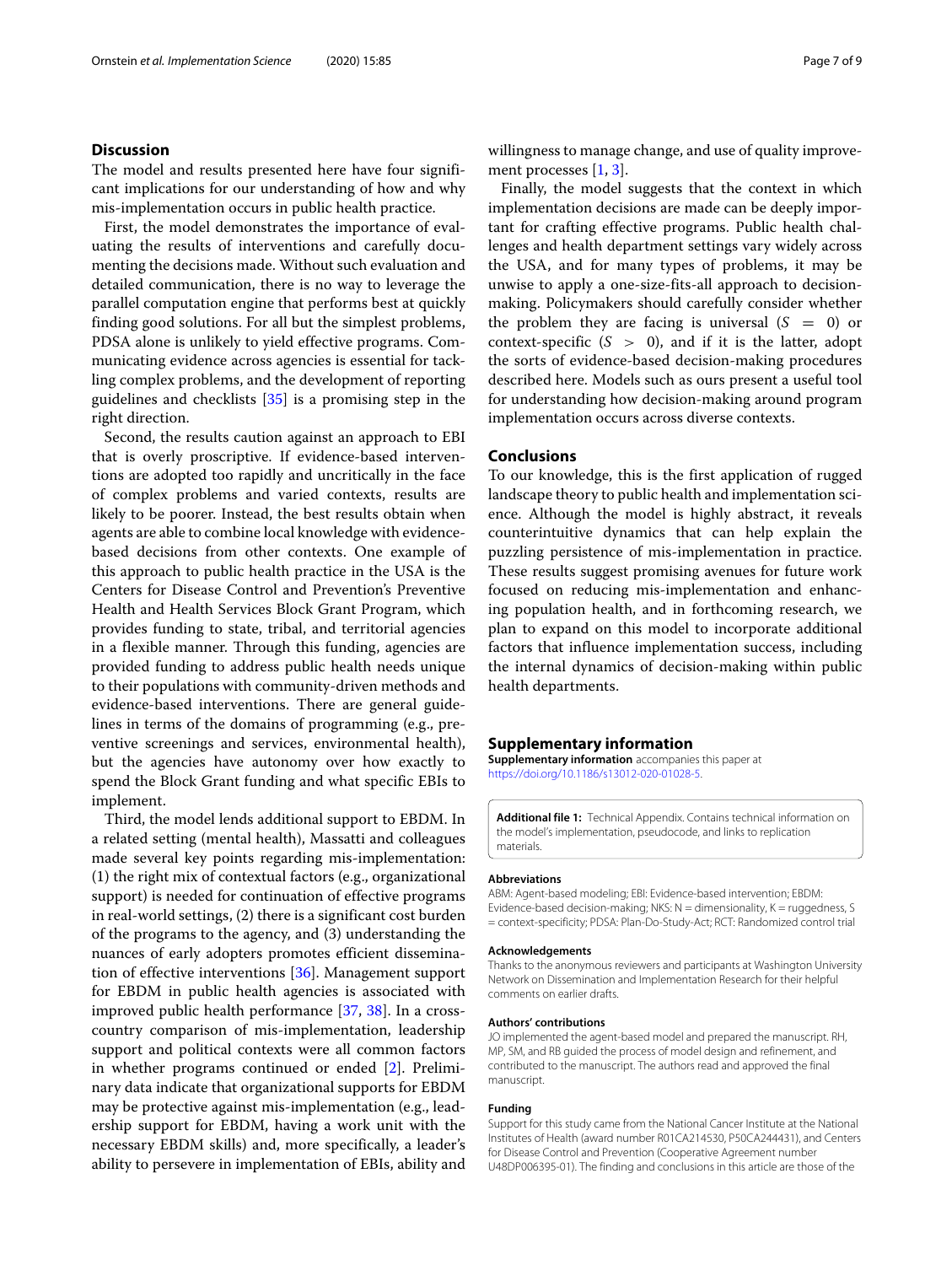authors and do not necessarily represent the official position of the National Institutes of Health.

#### **Availability of data and materials**

All datasets and replication code are available from the corresponding author on reasonable request.

## **Ethics approval and consent to participate**

Not applicable.

#### **Consent for publication**

Not applicable.

#### **Competing interests**

The authors declare that they have no competing interests.

#### **Author details**

<sup>1</sup> Brown School, Washington University in St. Louis, Brookings Drive, St. Louis, MO, USA. 2Department of Political Science, School of Public and International Affairs, University of Georgia, Jackson St, Athens, GA, USA. <sup>3</sup>Center on Social Dynamics and Policy, The Brookings Institution, Massachusetts Ave, Washington DC, USA. 4Implementation Science Center for Cancer Control and Prevention Research Center, Brown School, Washington University in St. Louis, One Brookings Drive, Campus Box 1196, 63130 St. Louis, Missouri, USA. 5Department of Surgery (Division of Public Health Sciences), Washington University School of Medicine, Washington University in St. Louis, St. Louis, 63110 Missouri, USA.

#### Received: 24 March 2020 Accepted: 7 August 2020 Published online: 29 September 2020

#### **References**

- <span id="page-7-0"></span>1. Padek M, Allen P, Erwin P, Franco M, Hammond R, Heuberger B, Kasman M, Luke D, Mazzucca S, Moreland-Russell S, Brownson R. Toward optimal implementation of cancer prevention and control programs in public health: a study protocol on mis-implementation. Implement Sci. 2018;13(1):1–13. [https://doi.org/10.1186/s13012-018-0742-9.](https://doi.org/10.1186/s13012-018-0742-9)
- <span id="page-7-27"></span>2. Furtado K, Budd E, Armstrong R, Pettman T, Reis R, Sung-Chan P, Wang Z, Brownson R. A cross-country study of mis-implementation in public health practice. BMC Public Health. 2019;19(1):1–10. [https://doi.org/10.](https://doi.org/10.1186/s12889-019-6591-x) [1186/s12889-019-6591-x.](https://doi.org/10.1186/s12889-019-6591-x)
- <span id="page-7-1"></span>3. Brownson R, Allen P, Jacob R, Harris J, Duggan K, Hipp P, Erwin P. Understanding mis-implementation in public health practice. Am J Prev Med. 2015;48(5):543–51. [https://doi.org/10.1016/j.amepre.2014.11.015.](https://doi.org/10.1016/j.amepre.2014.11.015)
- <span id="page-7-2"></span>4. Dreisinger M, Leet T, Baker E, Gillespie K, Haas B, Brownson R. Improving the public health workforce: evaluation of a training course to enhance evidence-based decision making. J Public Health Manag Pract. 2008;14(2):138–43. [https://doi.org/10.1097/01.PHH.0000311891.73078.50.](https://doi.org/10.1097/01.PHH.0000311891.73078.50)
- <span id="page-7-3"></span>5. Gibbert W, Keating S, Jacobs J, Dodson E, Baker E, Diem G, Giles W, Gillespie K, Grabauskas V, Shatchkute A, Brownson R. Training the workforce in evidence-based public health: an evaluation of impact among US and international practitioners. Prev Chron Dis. 2013;10(9): 1–12. [https://doi.org/10.5888/pcd10.130120.](https://doi.org/10.5888/pcd10.130120)
- <span id="page-7-4"></span>6. Prasad V, Ioannidis J. Evidence-based de-implementation for contradicted, unproven, and aspiring healthcare practices. Implement Sci. 2014;9(1):. [https://doi.org/10.1001/jama.2010.1695.](https://doi.org/10.1001/jama.2010.1695)
- <span id="page-7-6"></span>7. Gnjidic D, Elshaug A. De-adoption and its 43 related terms: harmonizing low-value care terminology. BMC Med. 2015;13(1):1–3. [https://doi.org/10.](https://doi.org/10.1186/s12916-015-0511-4) [1186/s12916-015-0511-4.](https://doi.org/10.1186/s12916-015-0511-4)
- 8. Norton W, Kennedy A, Chambers D. Studying de-implementation in health: an analysis of funded research grants. Implement Sci. 2017;12(1): 1–13. [https://doi.org/10.1186/s13012-017-0655-z.](https://doi.org/10.1186/s13012-017-0655-z)
- <span id="page-7-5"></span>McKay V, Morshed A, Brownson R, Proctor E, Prusaczyk B. Letting go: conceptualizing intervention de-implementation in public health and social service settings. Am J Commun Psychol. 2018;62(1-2):189–202. [https://doi.org/10.1002/ajcp.12258.](https://doi.org/10.1002/ajcp.12258)
- <span id="page-7-7"></span>10. West S, O'Neal K. Project D.A.R.E. outcome effectiveness revisited. Am J Public Health. 2004;94(6):1027–9. [https://doi.org/10.2105/AJPH.94.6.1027.](https://doi.org/10.2105/AJPH.94.6.1027)
- <span id="page-7-8"></span>11. Vincus A, Ringwalt C, Harris M, Shamblen S. A short-term, quasi-experimental evaluation of D.A.R.E.'s revised elementary school

curriculum. J Drug Educ. 2010;40(1):37–49. [https://doi.org/10.2190/DE.40.](https://doi.org/10.2190/DE.40.1.c) [1.c.](https://doi.org/10.2190/DE.40.1.c)

- <span id="page-7-9"></span>12. Sim L, Parker L, Kumanyika S. Bridging the evidence gap in obesity prevention: a framework to inform decision making. Washington, DC: National Academies Press; 2010.
- <span id="page-7-16"></span>13. IOM. Accelerating progress in obesity prevention: solving the weight of the nation. Washington, DC: National Academies Press; 2012.
- <span id="page-7-10"></span>14. Nesheim M, Oria M, Yih P, (eds). A framework for assessing effects of the food system. Washington, DC: National Academies Press; 2015.
- <span id="page-7-11"></span>15. Iannotti L, Lutter C, Bunn D, Stewart C. Eggs: the uncracked potential for improving maternal and young child nutrition among the world's poor. Nutr Rev. 2014;72(6):355–68. [https://doi.org/10.1111/nure.12107.](https://doi.org/10.1111/nure.12107)
- <span id="page-7-12"></span>16. Iannotti L, Lutter C, Stewart C, Riofrío C, Malo C, Reinhart G, Palacios A, Karp C, Chapnick M, Cox K, Waters W. Eggs in early complementary feeding and child growth: a randomized controlled trial. Pediatrics. 2017;140(1):. [https://doi.org/10.1542/peds.2016-3459.](https://doi.org/10.1542/peds.2016-3459)
- <span id="page-7-13"></span>17. Squires J, Aloisio L, Grimshaw J, Bashir K, Dorrance K, Coughlin M, Hutchinson A, Francis J, Michie S, Sales A, Brehaut J, Curran J, Ivers N, Lavis J, Noseworthy T, Vine J, Hillmer M, Graham I. Attributes of context relevant to healthcare professionals' use of research evidence in clinical practice : a multi-study analysis. Implement Sci. 2019;14(52):1–14.
- <span id="page-7-14"></span>18. Luke D, Hammond R, Combs T, Sorg A, Kasman M, MacK-Crane A, Ribisl K, Henriksen L. Tobacco town: computational modeling of policy options to reduce tobacco retailer density. Am J Public Health. 2017;107(5):740–6. [https://doi.org/10.2105/AJPH.2017.303685.](https://doi.org/10.2105/AJPH.2017.303685)
- <span id="page-7-15"></span>19. Hammond R, Combs T, Mack-Crane A, Kasman M, Sorg A, Snider D, Luke D. Development of a computational modeling laboratory for examining tobacco control policies: Tobacco Town. Health Place. 2019;February:1–9. [https://doi.org/10.1016/j.healthplace.2019.102256.](https://doi.org/10.1016/j.healthplace.2019.102256)
- <span id="page-7-17"></span>20. Swinburn B, Kraak V, Allender S, Atkins V, Baker P, Bogard J, Brinsden H, Calvillo A, De Schutter O, Devarajan R, Ezzati M, Friel S, Goenka S, Hammond R, Hastings G, Hawkes C, Herrero M, Hovmand P, Howden M, Jaacks L, Kapetanaki A, Kasman M, Kuhnlein H, Kumanyika S, Larijani B, Lobstein T, Long M, Matsudo V, Mills S, Morgan G, Morshed A, Nece P, Pan A, Patterson D, Sacks G, Shekar M, Simmons G, Smit W, Tootee A, Vandevijvere S, Waterlander W, Wolfenden L, Dietz W. The global syndemic of obesity, undernutrition, and climate change: the Lancet Commission report. Lancet. 2019;393(10173):791–846. [https://doi.org/10.](https://doi.org/10.1016/S0140-6736(18)32822-8) [1016/S0140-6736\(18\)32822-8.](https://doi.org/10.1016/S0140-6736(18)32822-8)
- <span id="page-7-18"></span>21. Barnhill A, Palmer A, Weston C, Brownell K, Clancy K, Economos C, Gittelsohn J, Hammond R, Kumanyika S, Bennett W. Grappling with complex food systems to reduce obesity: a US public health challenge. Public Health Rep. 2018;133(1):44–53. [https://doi.org/10.1177/](https://doi.org/10.1177/0033354918802793) [0033354918802793.](https://doi.org/10.1177/0033354918802793)
- <span id="page-7-19"></span>22. Gillman M, Hammond R. Precision treatment and precision prevention: integrating "below and above the skin". JAMA Pediatr. 2016;170(1):9–10. [https://doi.org/10.1001/jamapediatrics.2015.2786.](https://doi.org/10.1001/jamapediatrics.2015.2786)
- 23. Economos C, Hammond R. Designing effective and sustainable multifaceted interventions for obesity prevention and healthy communities. Obesity. 2017;25(7):1155–6. [https://doi.org/10.1002/oby.](https://doi.org/10.1002/oby.21893) [21893.](https://doi.org/10.1002/oby.21893)
- <span id="page-7-20"></span>24. Korn A, Hennessy E, Tovar A, Finn C, Hammond R, Economos C. Engaging coalitions in community-based childhood obesity prevention interventions: a mixed methods assessment. Child Obes. 2018;14(8): 537–52. [https://doi.org/10.1089/chi.2018.0032.](https://doi.org/10.1089/chi.2018.0032)
- <span id="page-7-21"></span>25. Wright S. The roles of mutation, inbreeding, crossbreeding and selection in evolution. Proc Sixth Int Congr Genet. 1932;I:356-66.
- <span id="page-7-22"></span>26. Kauffman S, Weinberger E. The NK model of rugged fitness landscapes and its application to maturation of the immune response. J Theor Biol. 1989;141(2):211–45. [https://doi.org/10.1016/S0022-5193\(89\)80019-0.](https://doi.org/10.1016/S0022-5193(89)80019-0)
- <span id="page-7-23"></span>27. Kauffman S. Towards a general theory of adaptive walks on rugged landscapes. J Theor Biol. 1987;128:11–45. [https://doi.org/10.1016/S0022-](https://doi.org/10.1016/S0022-5193(87)80029-2) [5193\(87\)80029-2.](https://doi.org/10.1016/S0022-5193(87)80029-2)
- <span id="page-7-24"></span>28. Levinthal D. Adaptation on rugged landscapes. Manag Sci. 1997;43(7): 934–50. [https://doi.org/10.1287/mnsc.43.7.934.](https://doi.org/10.1287/mnsc.43.7.934) [/www.jstor.org/stable/2779839.](http://arxiv.org/abs//www.jstor.org/stable/2779839)
- <span id="page-7-25"></span>29. Rivkin J. Imitation of complex strategies. Manag Sci. 2000;46(6):824–44. [https://doi.org/10.1287/mnsc.46.6.824.11940.](https://doi.org/10.1287/mnsc.46.6.824.11940) [0311266.](http://arxiv.org/abs/0311266)
- <span id="page-7-26"></span>30. Kollman K, Miller J, Page S. Decentralization and the search for policy solutions. J Law Econ Organ. 2000;16(1):102–28. [https://doi.org/10.1093/](https://doi.org/10.1093/jleo/16.1.102) [jleo/16.1.102.](https://doi.org/10.1093/jleo/16.1.102)